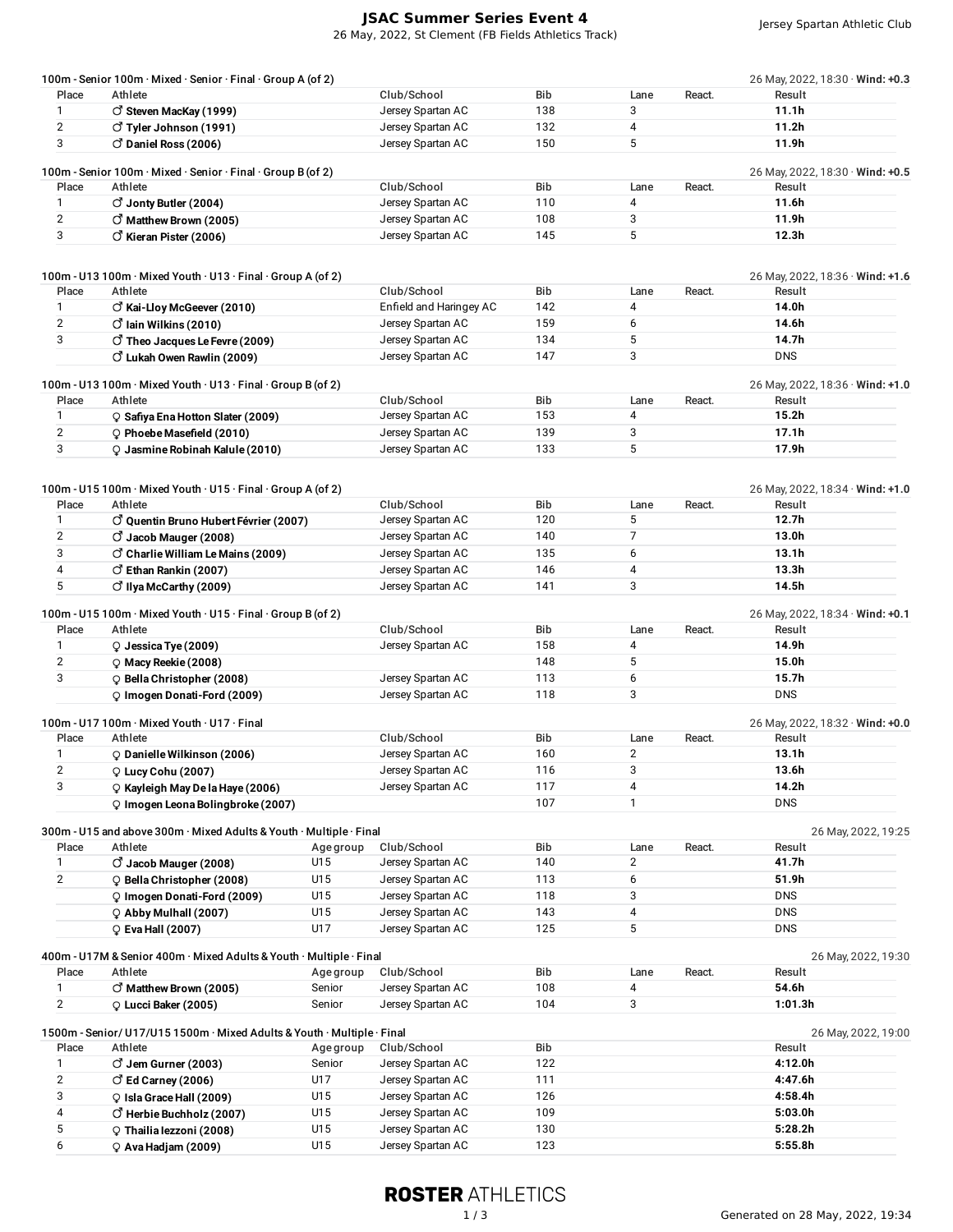## **JSAC Summer Series Event 4**

26 May, 2022, St Clement (FB Fields Athletics Track)

| 7                       | $\vec{C}$ Cooper Woodcock (2009)                               | U15       | Jersey Spartan AC  |                      | 162        |          |                    | 5:58.3h               |
|-------------------------|----------------------------------------------------------------|-----------|--------------------|----------------------|------------|----------|--------------------|-----------------------|
| 8                       | P Imogen Donati-Ford (2009)                                    | U15       | Jersey Spartan AC  |                      | 118        |          |                    | 6:55.6h               |
|                         | $\circ$ Danny Wood (2009)                                      | U15       | Jersey Spartan AC  |                      | 161        |          |                    | <b>DNS</b>            |
|                         | Ciara Lelai (2008)                                             | U15       |                    |                      | 164        |          |                    | <b>DNS</b>            |
|                         | 1500m - U13 1500m · Mixed Youth · U13 · Final                  |           |                    |                      |            |          |                    | 26 May, 2022, 19:10   |
| Place                   | Athlete                                                        |           | Club/School        |                      | Bib        |          |                    | Result                |
| 1                       | $\circlearrowleft$ Hugo Jakub Nowacki (2010)                   |           | Jersey Spartan AC  |                      | 144        |          |                    | 5:05.2h               |
| $\overline{2}$          | C Zane Rocky Simpson (2010)                                    |           | Jersey Spartan AC  |                      | 152        |          |                    | 5:08.8h               |
| 3                       |                                                                |           |                    |                      | 154        |          |                    | 6:28.8h               |
|                         | $\circ$ Callum James Stephens (2010)                           |           | Jersey Spartan AC  |                      |            |          |                    |                       |
| 4                       | $\circ$ Oscar Baudains (2009)                                  |           | Jersey Spartan AC  |                      | 105<br>127 |          |                    | 6:32.9h<br><b>DNS</b> |
|                         | $Q$ Amelie Hern (2010)                                         |           | Jersey Spartan AC  |                      |            |          |                    |                       |
|                         | 5000m · Mixed Adults & Youth · Multiple · Final                |           |                    |                      |            |          |                    | 26 May, 2022, 19:15   |
| Place                   | Athlete                                                        | Age group | Club/School        |                      | Bib        |          |                    | Result                |
| $\mathbf{1}$            | $\circ$ George Rice (1994)                                     | Senior    |                    |                      | 149        |          |                    | 15:32.8h              |
| $\overline{2}$          | ♂ Thomas Atkinson (2004)                                       | Senior    | Jersey Spartan AC  |                      | 103        |          |                    | 16:06.4h              |
| 3                       | O Bradley Andrews-Callec (2007)                                | U17       | Jersey Spartan AC  |                      | 101        |          |                    | 16:12.7h              |
| 4                       | C George Carney (2006)                                         | U17       | Jersey Spartan AC  |                      | 112        |          |                    | 16:26.0h              |
| 5                       | C Dave Holmes (1978)                                           | Senior    | Guernsey AC        |                      | 128        |          |                    | 16:35.6h              |
| 6                       | ♂ James Faudemer (1991)                                        | Senior    | Jersey Spartan AC  |                      | 119        |          |                    | 16:58.4h              |
| $\overline{7}$          | $\circlearrowleft$ Phil Taylor (1980)                          | Senior    | Jersey Spartan AC  |                      | 155        |          |                    | 16:58.6h              |
| 8                       | C Luke Holmes (2006)                                           | U17       |                    |                      | 129        |          |                    | 17:13.0h              |
| 9                       | $\circlearrowleft$ Harry Worth (2004)                          | Senior    | Jersey Spartan AC  |                      | 163        |          |                    | 17:18.2h              |
| 10                      | C Stuart Frazier (1996)                                        | Senior    |                    |                      | 121        |          |                    | 17:26.2h              |
| 11                      | $\circ$ Ashley Lewis (1984)                                    | Senior    |                    |                      | 137        |          |                    | 17:54.8h              |
| 12                      | $\vec{O}$ James Tinnelly (1981)                                | Senior    |                    |                      | 156        |          |                    | 18:04.9h              |
| 13                      |                                                                | Senior    |                    |                      | 151        |          |                    | 19:17.8h              |
|                         | $Q$ Lily Scott (2004)                                          |           |                    |                      | 157        |          |                    |                       |
| 14                      | $\circ$ Rebecca Tinnelly (1988)                                | Senior    |                    |                      |            |          |                    | 19:19.4h              |
| 15                      | $\circ$ Elizabeth Atkinson (2006)                              | U17       | Jersey Spartan AC  |                      | 102        |          |                    | 20:22.4h              |
|                         | $Q$ Helen Hadjam (1977)                                        | Senior    | Jersey Spartan AC  |                      | 124        |          |                    | <b>DNS</b>            |
|                         | 400m Hurdles (91.4cm / 35m) · Men · Senior · Final             |           |                    |                      |            |          |                    | 26 May, 2022, 19:30   |
| Place                   | Athlete                                                        |           | Club/School        |                      | Bib        | Lane     | React.             | Result                |
| $\mathbf{1}$            | Peter Irving (1983)                                            |           | Jersey Spartan AC  |                      | 131        | 5        |                    | 55.7h                 |
|                         |                                                                |           |                    |                      |            |          |                    |                       |
|                         | High Jump · Mixed Adults & Youth · Multiple · Final            |           |                    |                      |            |          |                    | 26 May, 2022, 18:00   |
| Place                   | Athlete                                                        | Age group | Club/School        |                      | Bib        |          |                    | Result                |
| $\mathbf{1}$            | $\vec{C}$ Jonty Butler (2004)                                  | Senior    | Jersey Spartan AC  |                      | 110        |          |                    | 1.75 PB               |
| $\overline{\mathbf{c}}$ | $\circ$ Daniel Ross (2006)                                     | U17       | Jersey Spartan AC  |                      | 150        |          | 1.60 PB            |                       |
| 3                       | C Kayleigh May De la Haye (2006)                               | U17       | Jersey Spartan AC  |                      | 117        |          |                    | 1.30                  |
|                         | $\vec{O}$ Ashton Blampied (2008)                               | U15       | Jersey Spartan AC  |                      | 106        |          |                    | <b>SCR</b>            |
|                         |                                                                |           |                    |                      |            |          |                    |                       |
|                         | Attempts · High Jump · Mixed Adults & Youth · Multiple · Final |           |                    |                      |            |          |                    |                       |
| Place                   | Athlete                                                        | Age group | Attempts           |                      | $1.25/-$   | $1.30/-$ | $1.35/-$           | $1.40/-$              |
| 1                       | $\vec{C}$ Jonty Butler (2004)                                  | Senior    | 1.15/c<br>$1.45/-$ | $1.20/-$<br>$1.50/-$ | 1.55 / o   | 1.60 / o | 1.65/ <sub>o</sub> | 1.70/o                |
|                         |                                                                |           | 1.75/ <sub>o</sub> | $1.80 /$ xxx         |            |          |                    |                       |
|                         |                                                                |           | 1.15/c             | 1.20 / o             | $1.25$ /o  | $1.30/-$ | $1.35/-$           | $1.40/-$              |
| $\overline{2}$          | $\circ$ Daniel Ross (2006)                                     | U17       | 1.45/ <sub>o</sub> | $1.50/$ o            | 1.55/c     | 1.60 / o | $1.65 /$ xxx       |                       |
| 3                       | $\circ$ Kayleigh May De la Haye (2006)                         | U17       | 1.15/c             | 1.20 / o             | 1.25/°     | 1.30 / o | $1.35 /$ xxx       |                       |
|                         |                                                                |           |                    |                      |            |          |                    |                       |
|                         | Shot Put · Mixed Adults & Youth · Multiple · Final             |           |                    |                      |            |          |                    | 26 May, 2022, 17:30   |
| Place                   | Athlete                                                        | Age group | Club/School        |                      | Bib        |          |                    | Result                |
| $\mathbf{1}$            | $Q$ Rachel Leck (1996)                                         | Senior    | Jersey Spartan AC  |                      | 136        |          |                    | 8.54 PB               |
| $\mathbf{2}$            | C Kayleigh May De la Haye (2006)                               | U17       | Jersey Spartan AC  |                      | 117        |          |                    | 7.82                  |
| 3                       | C Safiya Ena Hotton Slater (2009)                              | U13       | Jersey Spartan AC  |                      | 153        |          |                    | 6.99                  |
|                         | $\circ$ Daniel Ross (2006)                                     | U17       | Jersey Spartan AC  |                      | 150        |          |                    | <b>DNS</b>            |
|                         |                                                                |           |                    |                      |            |          |                    |                       |
|                         | Attempts · Shot Put · Mixed Adults & Youth · Multiple · Final  |           |                    |                      |            |          |                    |                       |
| Place                   | Athlete                                                        | Age group | Attempts           |                      |            |          |                    |                       |
| $\mathbf{1}$            | $\circ$ Rachel Leck (1996)                                     | Senior    | 8.19               | 7.97                 | 8.36       | 7.86     | 7.84               | 8.54                  |
| $\sqrt{2}$              | C Kayleigh May De la Haye (2006)                               | U17       | 7.28               | 6.98                 | 7.08       | 7.17     | 7.82               | 7.36                  |
| 3                       | C Safiya Ena Hotton Slater (2009)                              | U13       | 6.68               | 6.62                 | 6.99       | 6.62     | 6.22               | 6.87                  |
|                         | $\vec{O}$ Daniel Ross (2006)                                   | U17       |                    |                      |            |          |                    |                       |
|                         | Hammer Throw · Mixed Adults & Youth · Multiple · Final         |           |                    |                      |            |          |                    | 26 May, 2022, 17:15   |
| Place                   | Athlete                                                        | Age group | Club/School        |                      | Bib        |          |                    | Result                |
| $\mathbf{1}$            | $\circ$ Daniel Ross (2006)                                     | U17       | Jersey Spartan AC  |                      | 150        |          |                    | 42.78 PB              |
| $\mathbf{2}$            | Q Jorja-Leigh Clark (2006)                                     | U17       |                    |                      | 115        |          |                    | 36.47                 |
| 3                       | $\circlearrowleft$ Aran Clark (1985)                           | U17       |                    |                      | 114        |          |                    | 29.92                 |
|                         |                                                                |           |                    |                      |            |          |                    |                       |